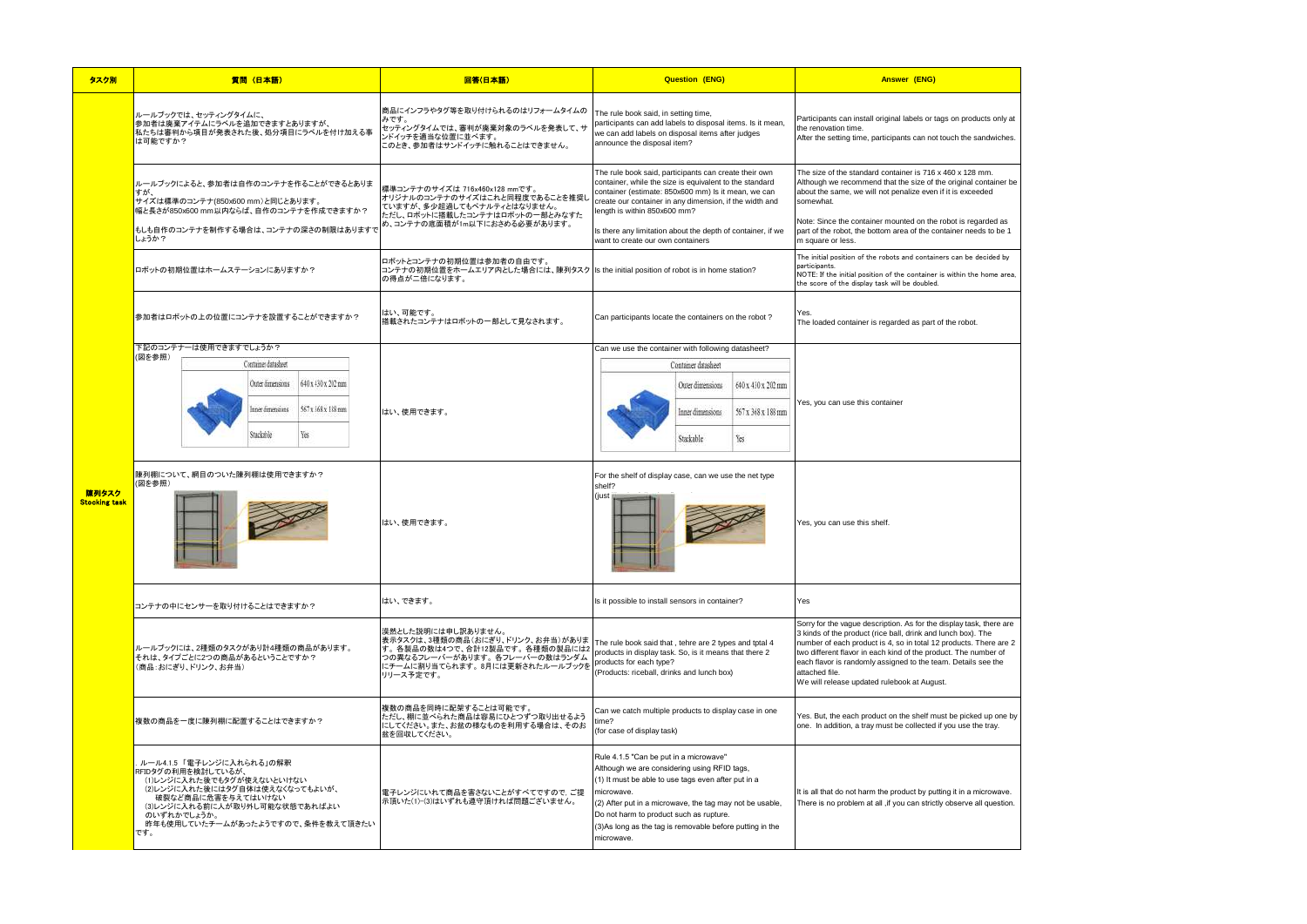|                                            | 所定の位置と姿勢"はすでに決定されているものですか?<br>また、この位置と姿勢が参加者に提示されるのはいつでしょうか?                                                        | おにぎりを1番上の棚,ドリンクを上から2段目,弁当を一番下の棚<br>というところまで定めております. 同じ段において、どの程度の位<br> 置関係まで許容するかは, 今後試行会などで参加者の皆様と調<br> 整し,共有いたします。 | Is it already predetermined position and posture?<br>When is this position and posture presented to<br>participants?                                                                                                                                                | The rice ball is the top shelf, the drink is the second shelf from<br>the top, the lunch box is the bottom shelf.<br>We will coordinate and share with participants at the trial and<br>other sessions, how far we can tolerate the same level.                                       |
|--------------------------------------------|---------------------------------------------------------------------------------------------------------------------|----------------------------------------------------------------------------------------------------------------------|---------------------------------------------------------------------------------------------------------------------------------------------------------------------------------------------------------------------------------------------------------------------|---------------------------------------------------------------------------------------------------------------------------------------------------------------------------------------------------------------------------------------------------------------------------------------|
| 廃棄タスク<br><b>Disposing task</b>             | 消費期限の「迫った」商品に関しての定義はありますか?                                                                                          | サンドイッチにはA~Hのアルファベットの文字が書かれたラベル<br>が貼られています。<br>セッティングタイムの冒頭で、廃棄対象のラベルを4つ発表しま                                         | Is there any definition about the product is "near"<br>expiration?                                                                                                                                                                                                  | The sandwiches are labeled with alphabetical letters A to H.<br>At the beginning of the setting time, the referee will present four<br>labels to be discarded.<br>Robots need to find products with labels to be discarded.                                                           |
|                                            | "フェイスアップ(手前側の所定の位置に並べなおすこと)"とありますが、この<br>所定の位置とはどこを指していますか?また、この位置が参加者に提示され  改訂版のルールブックの付録を参照してください。<br>るのはいつでしょうか? |                                                                                                                      | There is a face up (rearranging in a predetermined<br>position on the front side) ", but where does this<br>predetermined position is?<br>Also, when is this position presented to participants?                                                                    | Please refeer the appendix of the latest rule book.                                                                                                                                                                                                                                   |
|                                            | 商品をフェイスアップし、消費期限が迫った商品は・・・"とありますが、一度商<br>品を全てある位置に並べ直した後、廃棄品を選択するという手順を必ず行う<br>■必要があるのでしょうか?                        | 廃棄品と判断できた段階で、<br>廃棄品を格納するトレイなどに入れていただいて大丈夫です。                                                                        | There is products shall be placed face up, Products near<br>the expiration date shall be collected as disposal items<br>but Is it always necessary to carry out and procedure of<br>rearranging all items in a certain position and selecting<br>disposal products? | When you can judge it as a disposal items, it is no problems to<br>put it in a disposal tray.                                                                                                                                                                                         |
|                                            | 廃棄対象品のラベルを入力するための操作・・・"とありますが、廃棄品が発<br> 表された後に、廃棄品、および、残存品に物理的なラベルを付けることはでき ラベルを貼るなどの行為はリフォームタイムに行っていただき、<br>ますか?   | 廃棄品が発表された後にラベルを貼ることはできません。<br>リフォーム終了後に廃棄品の通知が行われます。                                                                 | Participants will be allowed to control work to add labrling<br>to disposal items for the system during this time<br>announced disposal items.                                                                                                                      | You cannot add labeling after disposal items are announced. It<br>should have been done putting a label on the renovation time,<br>Can I add label to disposal item and a remaining item after and it will be announced the disposal items after the renovation<br>time is completed, |
|                                            | 廃棄品は、消費期限が大会当日のものより前ですか?                                                                                            | 簡略化したラベルとして、サンドイッチ背面にA.B.C.D.Eなどのラベ<br>ルを貼り付けております。通知の段階では、どの文字が書かれた<br>ものが廃棄ですという伝え方になりますので、詳細なOCRなどは<br>必要ございません。  | Is the disposal items expiration date before the day of the<br>event?                                                                                                                                                                                               | As a simplified label, put labels such as A, B, C, D, E are on the<br>back of the sandwiches for each. At the notification stage, it will<br>be announce that "this alphabet is written is disposal item", so<br>detailed OCR is not necessary.                                       |
| 接客タスク                                      | 何人かをお客様にみたてて、デモンストレーションをしても良いでしょうか?                                                                                 | はい。<br> 何人かをお客さんに見立ててデモンストレーションしていただけま<br>す。                                                                         | possible to take multiple people as customs in our<br>demo?                                                                                                                                                                                                         | Yes, you may employ multiple people as the customers in your<br>demonstration.                                                                                                                                                                                                        |
| <b>Customer</b><br>interaction task        | デモンストレーション時に模擬店舗にて、<br>ロボットを使ってすべてのシミュレーションをすることが可能ですか?                                                             | はい。全ての模擬店舗全体のスペースを使ってデモンストレーショ<br>ンを することが可能です。                                                                      | Can we take the whole simulated store as the range robot<br>move in our demo?                                                                                                                                                                                       | Yes, you may use the whole space of the simulated store for your<br>demonstration.                                                                                                                                                                                                    |
|                                            | ゴミ箱の制限などありますか?                                                                                                      | ごみ箱はロボットやインフラ設置エリアに設置できます。<br>そのため、ゴミ箱はロボットはインフラ設置エリアの規制に従わな<br>ければなりません。                                            | Is there any limitation about the trash box?                                                                                                                                                                                                                        | You can install trash box in the robot and/or infrastructure area.<br>So, the trash box must follow the regulation of the robot and/or<br>infrastructure area.                                                                                                                        |
|                                            | 下記のトイレ便器は使用できますでしょうか?                                                                                               |                                                                                                                      | The third task in the FCSC involves a toilet. I would like to<br>ask the committee if we can use the following toilet.                                                                                                                                              |                                                                                                                                                                                                                                                                                       |
| トイレ清掃タスク<br><b>Toilet cleaning</b><br>task | 毛革每被干部的<br>済進法に革きるを行わすスラーバの結晶。<br>活送長所有52ト<br>アラウーノ<br>Like Till<br>11501-1-1                                       | 規定より奥行が3割以上大きいので使用できません。                                                                                             | <b><i>SERRINK</i></b><br>高潮性に関係を計画するサッコの変点<br>生産体生きさむ<br>アラウー<br>L15814-A                                                                                                                                                                                           | Can not be used this toilet, because depth is more than 30%<br>bigger than regulation.                                                                                                                                                                                                |
|                                            | 少し規定のルールより大きなサイズですが、<br>私たちのパートナーであるパナソニックが製造しているトイレなので使用した<br>サイズはW383xD700xH540です。                                |                                                                                                                      | The main issue is that it's slightly bigger than that<br>described in the rules but it's a standard/commercial toilet<br>manufactured by our partner Panasonic and we would like<br>to use it. The size is W383xD700xH540.                                          |                                                                                                                                                                                                                                                                                       |